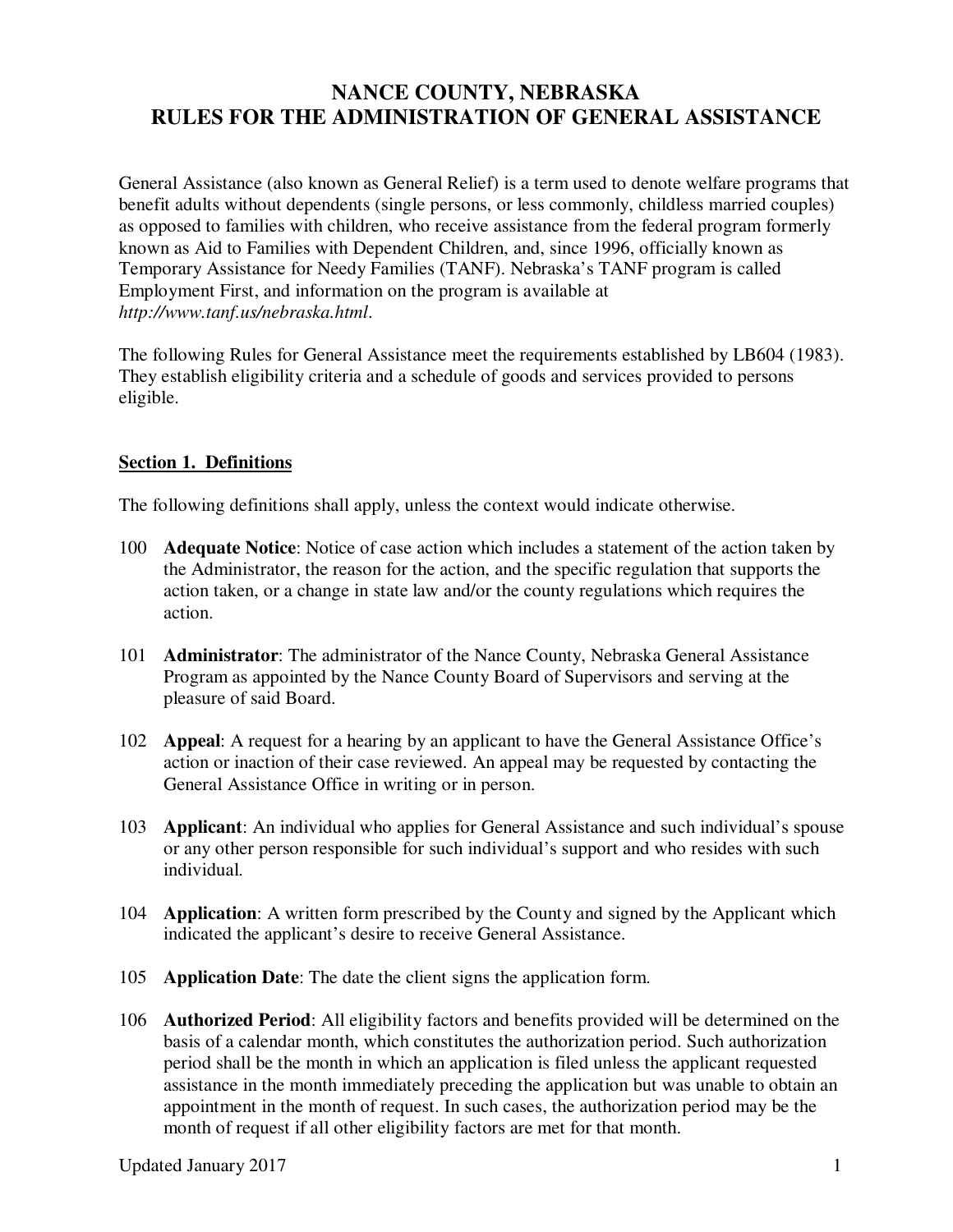- 107 **Client**: Anyone who has applied for or is receiving General Assistance.
- 108 **Community Service**: The Administrator shall keep current a list of community service opportunities in the County, including but not limited to such jobs as cleaning Sheriff Department patrol units, picking up trash on city streets, painting, sweeping, shoveling, and mowing. The Administrator and the Applicant shall come to an agreement upon the nature and duration of the community service if such service is required as a condition of receiving General Assistance.
- 109 **Contributions**: Verified payments which are paid to or on behalf of an individual household.
- 110 **Emancipated Minor**: A child under the age of nineteen whose parents are not legally required to support him/her. In all cases the burden of proving emancipation rests with the applicant.
- 111 **Household**: Individuals, regardless of relationship, who reside in the same dwelling unit.
- 112 **Medically Necessary**: Need created by a life-trauma situation or by a lack of medication whose absence will lead to a medical condition requiring hospitalization, institutionalization, or residence in a long-term care facility.
- 113 **Poor Person**: One whose income and resources are below the General Assistance standards, as outlined herein, who does not have a parent, stepparent or spouse supporting him or her, and who is unable to provide for his or her own needs through any other source.
- 114 **Potential or Contingent Resources**: Income and/or resources which are not in the immediate possession and control of the applicant but to which the applicant may be entitled. This also includes the income as a result of a state or federal relief application or appeal.
- 115 **Related Households**: An applicant is considered to reside in a related household if she/he is presently living with a parent, stepparent or spouse.
- 116 **Request Date**: The date the applicant contacts the General Assistance Office and schedules an appointment to apply for benefits.
- 117 **Resources**: Personal and real property in which the applicant has a legal interest.
- 118 **Unrelated Households**: Applicants who reside with individuals who are not related to the applicant as parent, stepparent or spouse.
- 119 **Vested Right to Income**: The applicant is deemed to have a vested right to income if:
	- a. The applicant has been approved to receive benefits under a state or federal program for the calendar month in which General Assistance has been requested or applied for, and will be received by the applicant within 30 days following the request or application.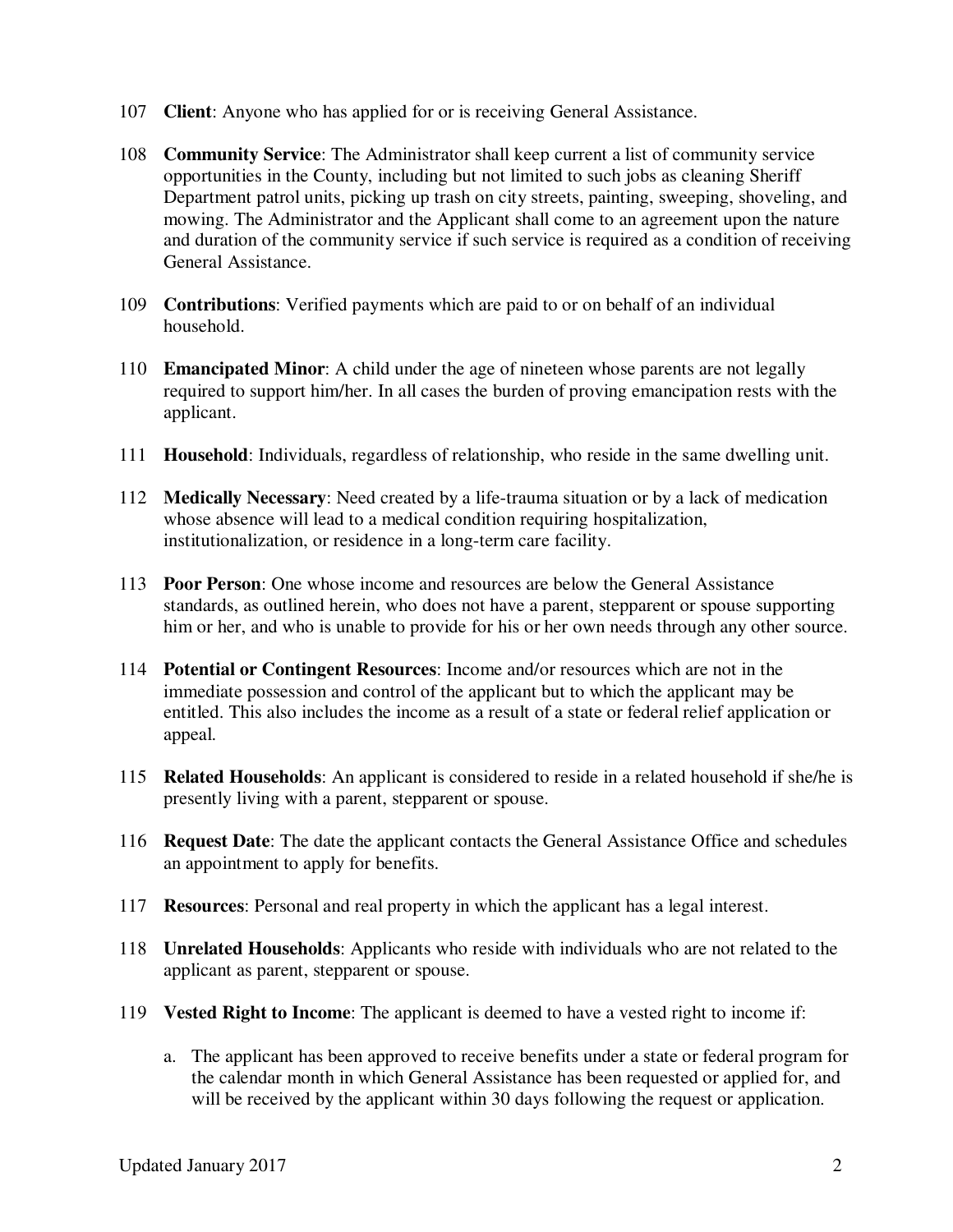b. The applicant has earned income in the calendar month in which General Assistance has been requested or applied for and such earnings will be paid to the applicant within 30 days following the request or application.

## **Section 2. Eligibility Criteria**

In order to be eligible for General Assistance, the applicant must be in need of aid and meet the following criteria:

- 200 **Residency**: An applicant must keep residence within the geographic boundaries of Nance County, or must have fallen sick in Nance County, in order to make an application through the Nance County office. Individuals residing outside Nance County should be referred to the appropriate county office for assistance. If an individual is not permanently residing in Nebraska and/or Nance County, temporary assistance may be granted provided all other eligibility criteria are met.
- 201 **Citizenship and Alienage**: Recipients of assistance must qualify as either:
	- a. A citizen of the United States; or
	- b. A registered alien or refugee lawfully admitted to the United States. Aliens or refugees must substantiate legal entry by means of documentary evidence that they are not deportable.
- 202 **Assets or Resources**: Equity value of all assets or resources in the immediate possession or control of the applicant, unless otherwise exempt, will be considered as income for purposes of eligibility. Such assets and resources include but are not limited to:
	- a. Bank accounts, stocks, bonds, time certificates, mutual funds, cash value of life insurance, trust funds, revocable burial funds, etc.
	- b. Personal property such as automobiles, boats, campers, motorcycles, etc.
	- c. Real estate
- 203 **Equity Value**: The fair market value less any recorded liens or encumbrances.
- 204 **Fair Market Value of Real Estate and Automobiles**: Unless evidence is presented to the contrary, the fair market value of real estate will be determined in accordance with the property's appraised value for tax purposes, and the fair market value of an automobile will be determined in accordance with the average retail values set forth in the most recent edition of the NADA Used Car Guide. For automobiles more than 10 years old the fair market value will be 50% of such NADA average retail value.
- 205 **Exempt Resources**: The following resources shall not be considered in determining an applicant's eligibility for General Assistance.
	- a. The home in which the client resides, unless the equity value exceeds \$14,000 in which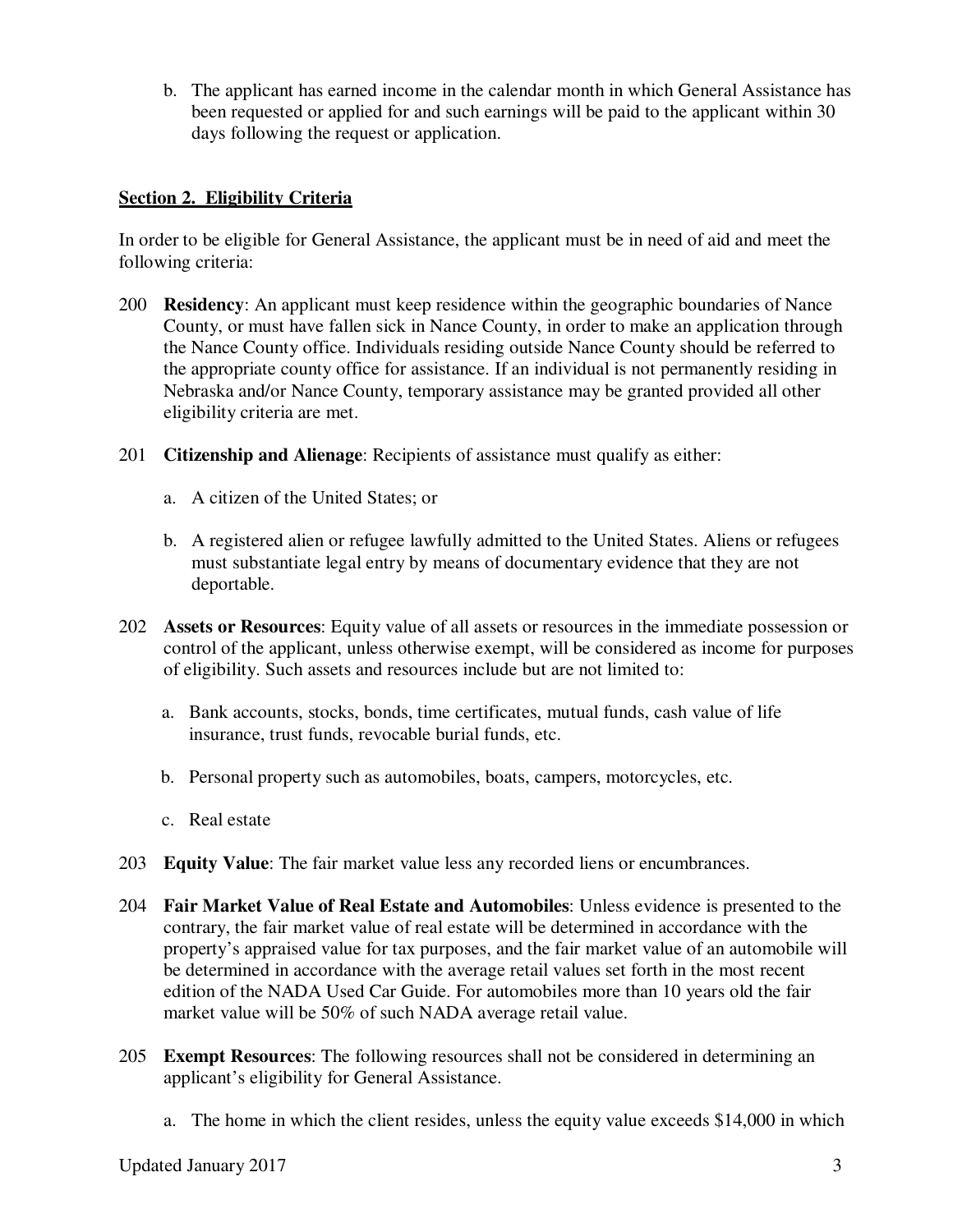case the property may be considered an available resource and the person is given 6 months to liquidate the asset.

- b. Stove, Refrigerator, Deep Freeze, Washer and Dryer, and up to \$1,500 of other household items for a family of one, and \$2,500 for a family of two or more.
- c. An automobile which is presently being used to meet the applicant's transportation needs and which has an equity value of less than \$5,000. If the equity value exceeds \$5,000, the applicant may be assisted for up to thirty days to allow the applicant sufficient time to sell the automobile and secure a less expensive one. Proceeds from such sale shall be considered income to the applicant at the time of sale.
- 206 **Potential Resources**: All applicants will be required to seek alternative sources of income to meet their future needs in order to be or remain eligible. In order to comply with this provision an applicant, when applicable, shall:
	- a. Make application for any benefits to which he/she may be entitled, including but not limited to: Social Security, Supplemental Security Income, Veterans Benefits, Aid To The Aged, Blind or Disabled, Aid to Families With Dependent Children, Energy Assistance, Food Stamps, Unemployment Compensation, Worker's Compensation, etc.
	- b. Make reasonable efforts to secure full or part-time employment which shall include an obligation to register with the Nebraska Job Service within 7 days of application.
	- c. Make reasonable efforts to obtain possession and control of resources or income in which the applicant has a legal interest.

In the event an applicant fails to comply with any of the foregoing requirements, the applicant shall be disqualified from eligibility for assistance until such time as the applicant provides the Administrator with clear and convincing evidence that the applicant has complied with the foregoing. Upon such proof the applicant shall be eligible to make application for the month following such proof of compliance but in no event shall he/she be eligible for assistance for time periods before such proof of compliance was given to the Administrator.

- 207 **Verification**: For purposes of complying with the provisions of Section 206, the following documentation will be sufficient evidence that the applicant is seeking alternative sources of income to meet future needs.
	- a. Verification from the appropriate agency that benefits have been applied for or the applicant has scheduled an appointment to apply for benefits.
	- b. Verification that the individual is registered with the Nebraska Job Service, and in addition, that the applicant is actively searching for employment.
	- c. Evidence that the applicant has made every effort within his/her means to secure possession and control of resources in which he has a legal interest. This evidence must be supplied by the applicant and shall consist, where applicable, of certifications of such efforts signed by loan companies, life insurance companies, trustees, etc. The burden of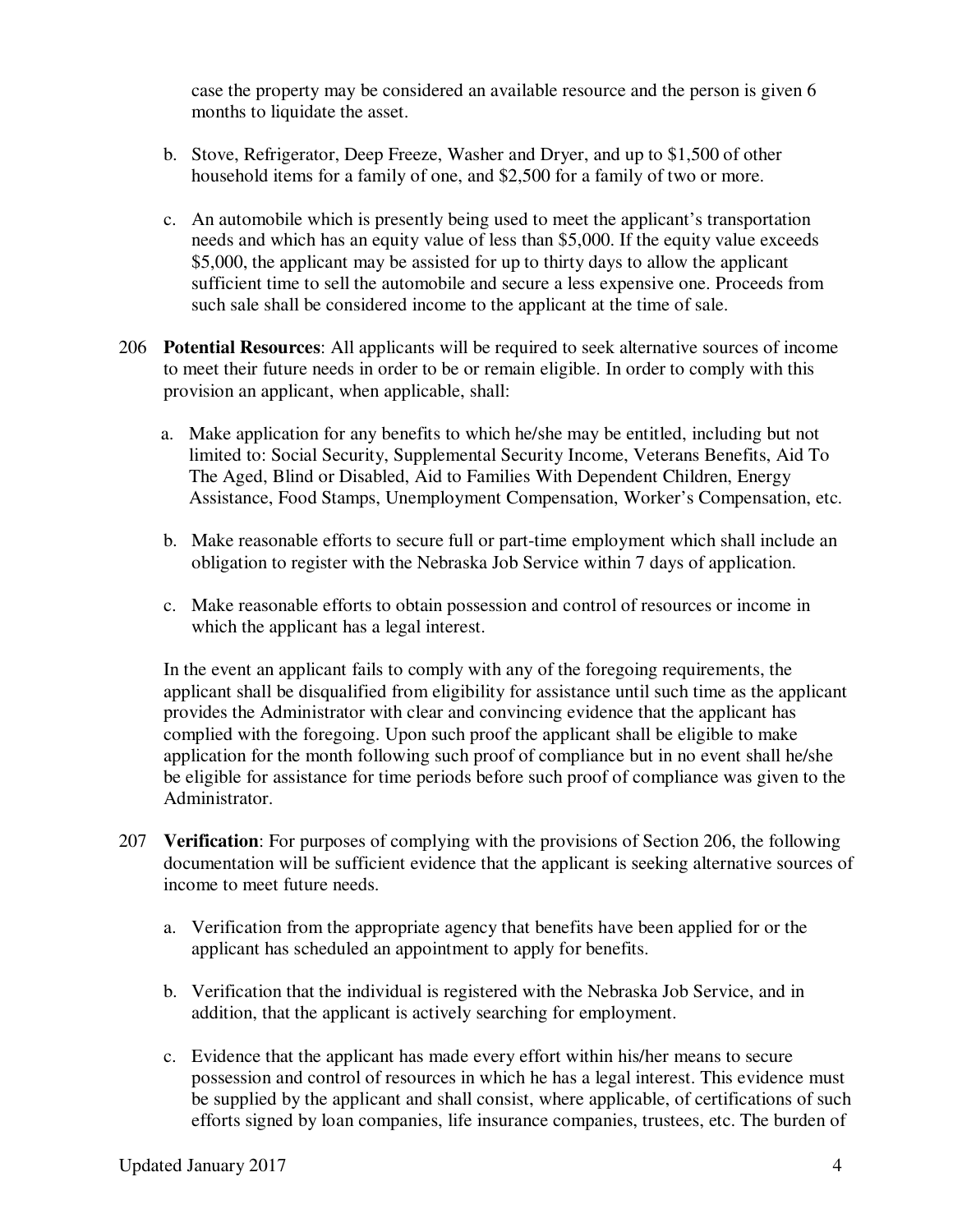providing the evidence required hereunder rests with the applicant and never shifts to the Administrator. The Administrator shall upon request by the Applicant inform the Applicant of the nature of the information the Applicant needs to supply to comply herewith.

In the event that the Applicant submits a false verification, all assistance shall be terminated and the Applicant eligible for reinstatement only upon a formal letter requesting reinstatement and showing good cause for reinstatement, completion of the verification of employment search required of persons unable to find work within the first 30 days and demonstration of full compliance with these regulations independently verified by the Administrator.

- 208 **Available Income**: All income received by or vested in the applicant or related household members for the authorization period. In the case of earned income, the following items are allowable deductions from gross earnings:
	- a. Withholding Taxes
	- b. RSDI and Social Security
	- c. Mandatory Retirement
	- d. Premiums for Health Insurance
- 209 **Income and Resource Guidelines**: Applicants with available income and resources equal to or in excess of the following standards (based on 75% of the Poverty Guidelines updated in the Federal Register by DHHS) during the authorization period are ineligible for General Assistance:

One person household: \$743 Two person related household: \$1,002 Add \$259 for each additional related household member.

# **Section 3. Goods and Services Provided**

The obligation of Nance County to provide assistance under any program shall be subject to the availability of funds in the fiscal year.

#### 300 **The following items are payable or provided through the General Assistance program**:

a. Food vouchers redeemable at county approved and cooperating area food vendors. All applicants will be required to apply for assistance through the Supplemental Nutrition Assistance Program (SNAP) to meet their food needs. The General Assistance provided for herein will not be issued to supplement the SNAP allotment. In cases of emergency, the food stamp tables issued by DHHS

(*dhhs.ne.gov/children\_family\_services/Pages/fia\_guidelines.aspx*) will be used to determine the amount of the food order by household size and the number of days covered.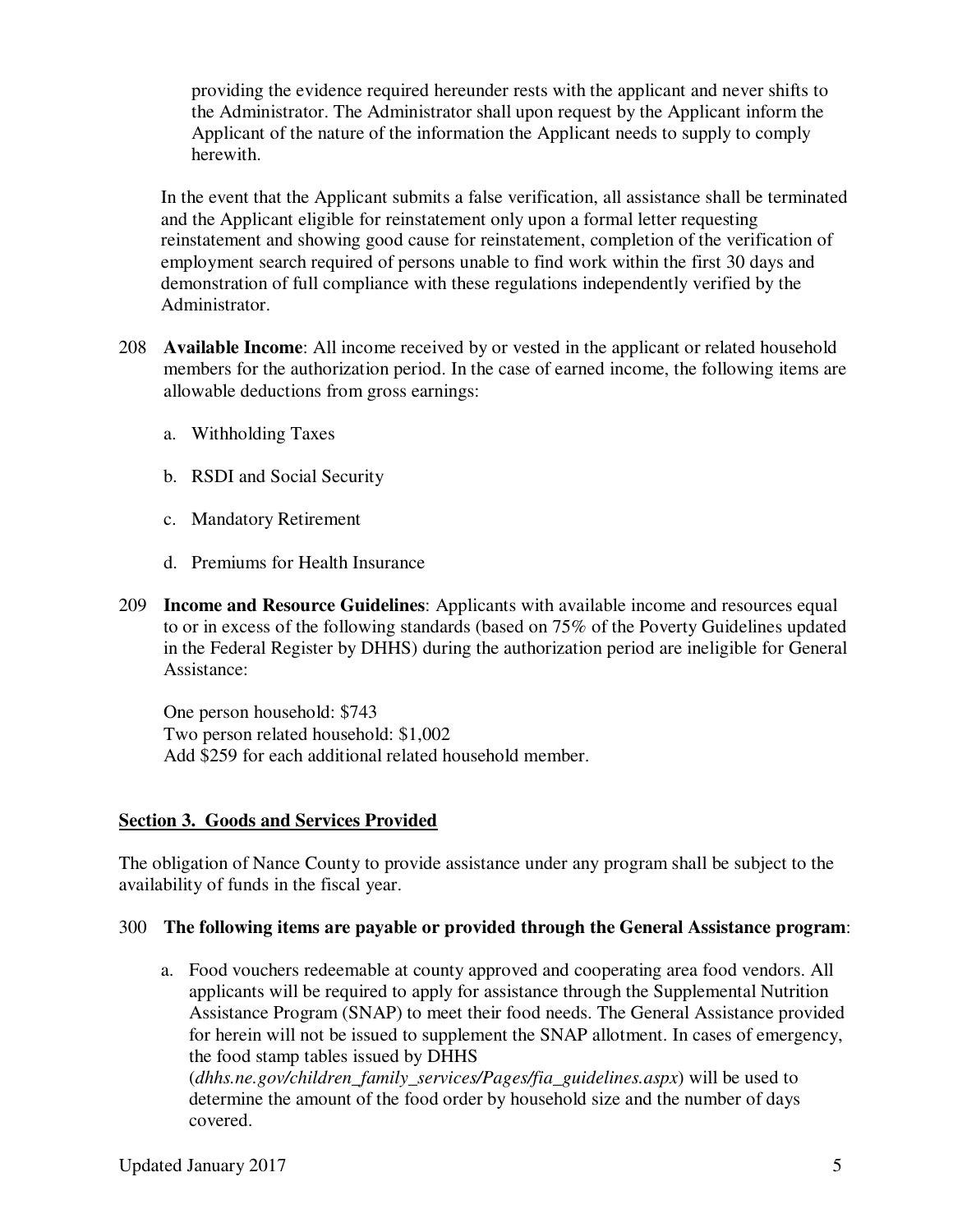- b. Shelter: Includes rent and utilities, so long as the same are not provided by an aunt, uncle, parent, child, sister or brother. See Section 302a. for rates.
- c. A Board and Room facility is a facility licensed by the Nebraska Department of Health and Human Services to provide shelter, meals, and oversight to persons having a verified medical need which requires some degree of supervision. Payments to such facilities may be made to alleviate a crisis situation. The Administrator shall negotiate the lowest possible rate which does not exceed the rate established by DHHS.
- d. Medical Assistance: Provided pursuant to Nebraska Revised Statutes §68-104 through §68-126 known as Care for the Medically Indigent. Individuals and families in need of medical services will be referred to the East Central District Health Department in Columbus, Nebraska at 2282 East 32nd Ave. where no one is denied services because of an inability to pay.

Emergency medical care may be paid directly to the provider at rates no higher than the Nebraska Medical Assistance Program rate and the Medicaid rate of 73% of actual cost, provided that the emergency services provider supplies documentation that the services were medically necessary. Medically necessary shall mean need created by a life-trauma situation or by a lack of medication whose absence will lead to a medical condition requiring hospitalization, institutionalization, or residence in a long-term care facility.

To qualify for emergency medical financial assistance from the County, the applicant must demonstrate that he/she has sought assistance through all other appropriate channels (as described in Section 2). If the applicant is able to secure partial payment for emergency medical care, the County may pay the remaining balance directly to the provider up to 73% of cost.

- e. Ground transportation: Provided in the form of bus tickets or gasoline vouchers for job searches within 150 miles, and for trips to and from the approved food vendor, medical care within the County, church and school within the County, emergencies, and other necessary travel, all of which must be approved in advance by the Administrator in writing and upon written application. The amount of assistance provided shall be calculated at 50% of the IRS' annually issued mileage reimbursement rate (*www.irs.gov/Tax-Professionals/Standard-Mileage-Rates*), but may at no time exceed the Income and Resource Guidelines established in Section 209. If there is a physical disability which precludes the use of the bus service, the client should be referred to DHHS for Social Services Block Grant (Title XX) transportation services.
- f. Non-food necessities: Limited to laundry, housing supplies, personal care items and such necessities of life as may be approved in advance by the Administrator in writing and upon written application. The client must provide receipts for all such items or reasonable explanation of the unavailability of receipts in order to have continued eligibility for such items. See Section 302b. for rates.
- g. Clothing: As authorized in writing by the Administrator, a clothing allowance may be granted in an amount not to exceed \$75 per person per six-month period, provided that: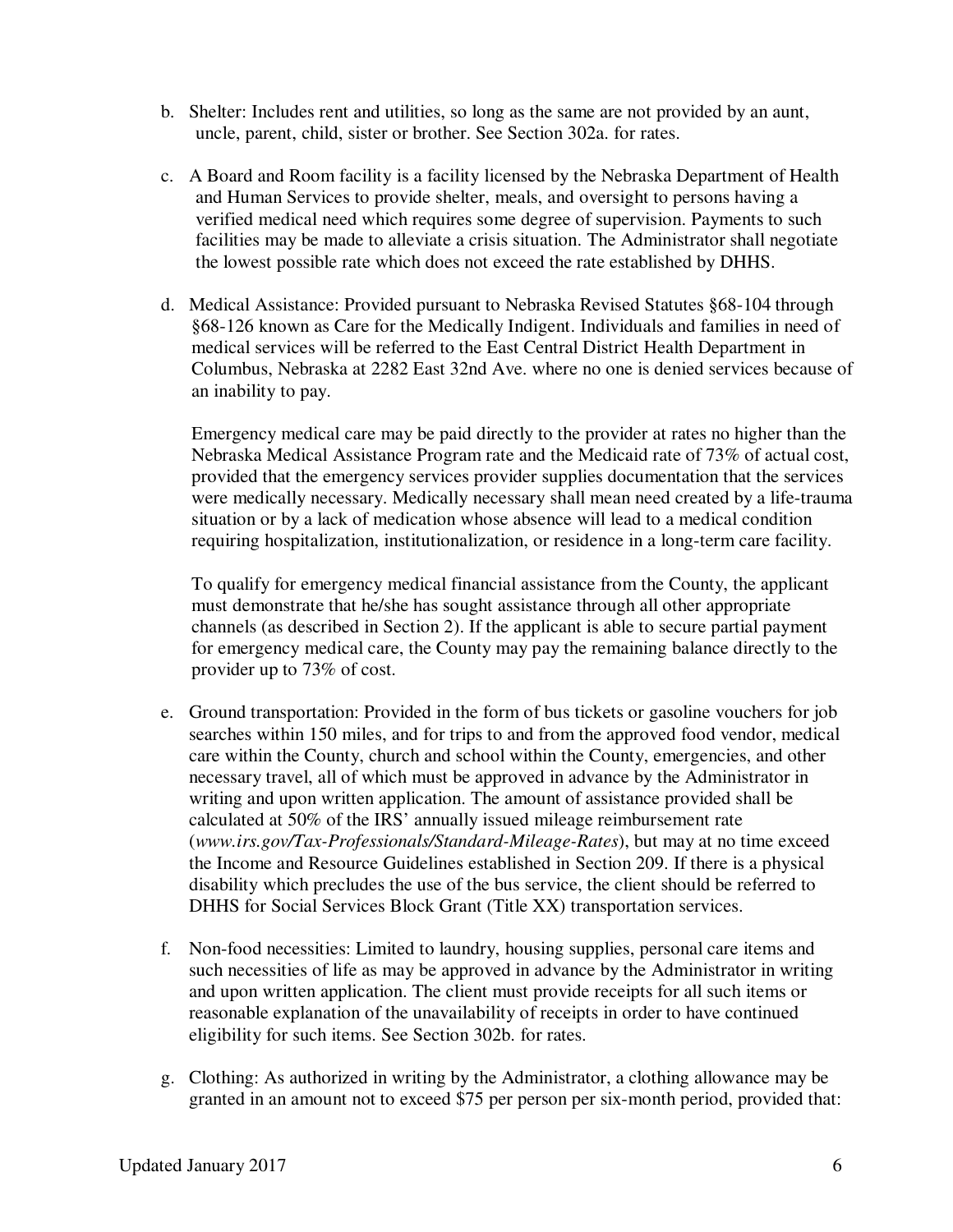- (1) The clothing is essential for health and safety; and
- (2) Appropriate donated clothing is not available in the community; and
- (3) The applicant has not been authorized for a clothing allowance within the last six months through the GA/EA program.
- h. Death-related expenses: Nance County will consider providing assistance for any person who dies within the geographic boundaries of Nance County or who has legal settlement in Nance County. It is the policy of the County that cremation is the only option available except in situations where cremation is not an option due to legal considerations.
- 301 **Standards for Payment**: All payments from General Assistance will be made on the basis of qualified household size and the maximum payment shall not exceed the standard established for each category. Whenever possible, payments will be made directly to the vendor providing the goods or services.

## 302 **Maximum Payments per Month by Related Household Size**:

a. Shelter (includes utilities)

| Household Size | <b>Maximum Rate</b> |
|----------------|---------------------|
|                | \$523               |
|                | \$576               |
|                | \$628               |
| 4 or more      |                     |

An individual may elect to have all or part of the shelter allowance applied to his/her rent or utilities, any combination of which cannot exceed the maximum shelter rate. In no case will payment be authorized for an amount which exceeds the actual charge incurred or required. A client cannot move from a less costly unit which is adequate to a more costly unit.

b. Non-food necessities (includes laundry, housekeeping supplies, and personal care items)

| Household Size | <b>Maximum Rate</b> |
|----------------|---------------------|
|                |                     |
|                |                     |
|                | \$88                |
| 4 or more      |                     |

The applicant/recipient may be asked to provide receipts for all such items or reasonable explanation of the unavailability of receipts in order to have continued eligibility for such items.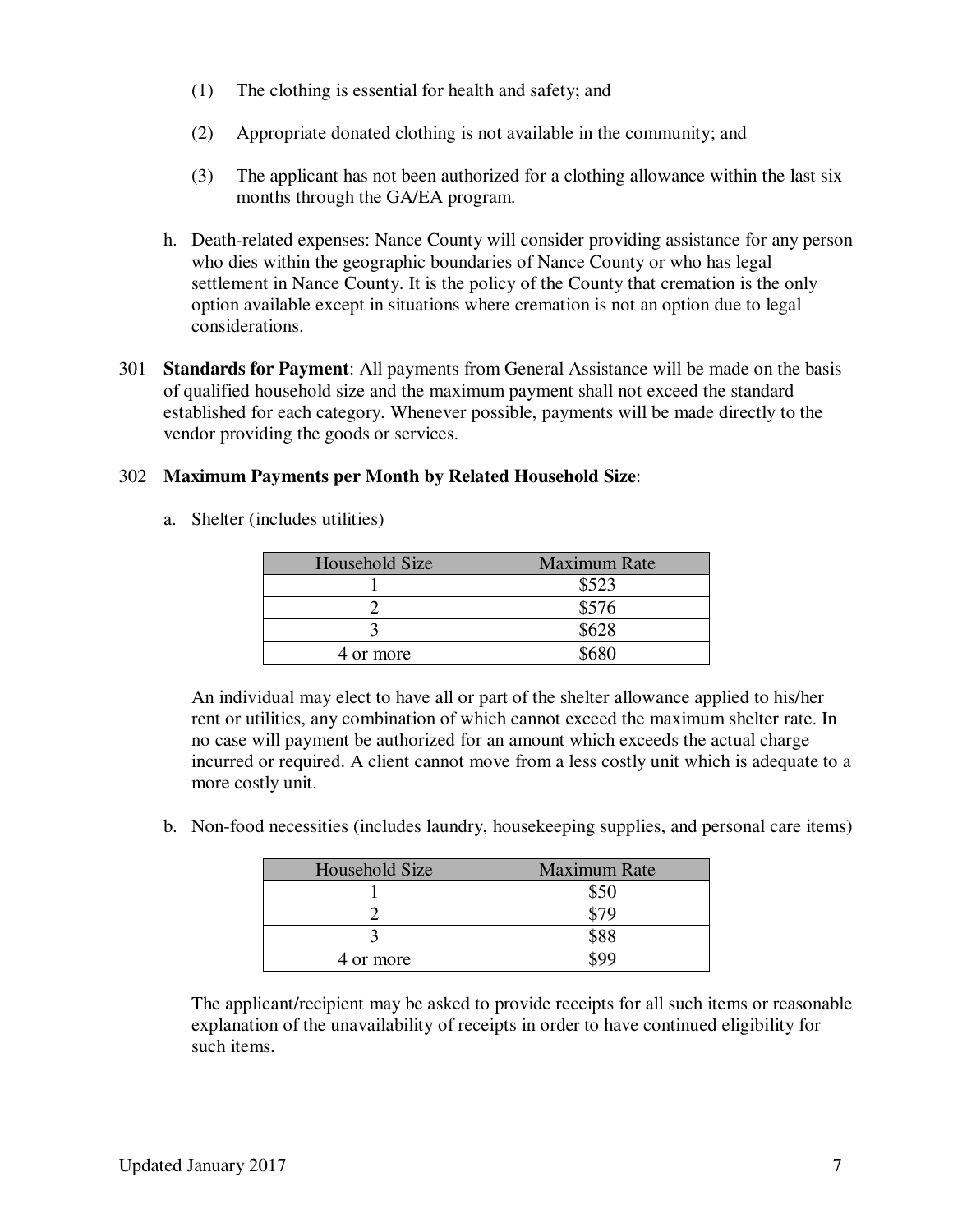## **Section 4. Ineligibility**

- 400 **Ineligible Applicants**: Applicants who meet the eligibility criteria may still be denied General Assistance if the lack of income and/or resources is a result of the client's own actions or inactions. (Action or inaction includes status as a student which prohibits the applicant from seeking full-time employment.)
- 401 **Disposal of Resources**: If an applicant has transferred or sold any resource at less than fair market value, the applicant will be eligible for the period of time in which the asset or resource would have been available to meet the needs of the household had it been sold at fair market value.
- 402 **Reduction or Loss of Income**: If an applicant has suffered a loss or reduction in income and such loss or reduction is a result of the voluntary actions or inactions of the applicant, General Assistance will be denied. Such actions or inactions include but are not limited to the following:
	- a. Failure to cooperate with any state or federal agency providing benefits to the applicant and which non-cooperation results in the loss or reduction of benefits.
	- b. Failure to work when employment is or was available within the last 90 days, or has been offered to the applicant, and it is or was within the applicant's physical and mental ability to perform the type of work involved.
	- c. The applicant has been denied or suffered a reduction of benefits due to fraud or misrepresentation in applying for or receiving benefits from a state or federal agency.

# **Section 5. Payments**

- 500 **Vendor Payments**: Payments on behalf of eligible clients can only be made if the vendor will accept a county voucher and the vendor agrees to provide the goods and services through the authorization period.
- 501 **Insuring Maintenance of Minimum Health and Decency**: Even though an applicant is found eligible for General Assistance, payment will not be issued unless such payment will insure the maintenance of minimum decency and health for the client. Such situations include, but are not limited to, the following:
	- a. Utility shut-offs: The applicant has received a shut-off notice for non-payment and the maximum rate of payment allowable for the size of the household is insufficient to prevent the shut-off from occurring.
	- b. Foreclosure or eviction proceedings are pending and the maximum payment allowable for the size of the household is insufficient to prevent foreclosure or eviction.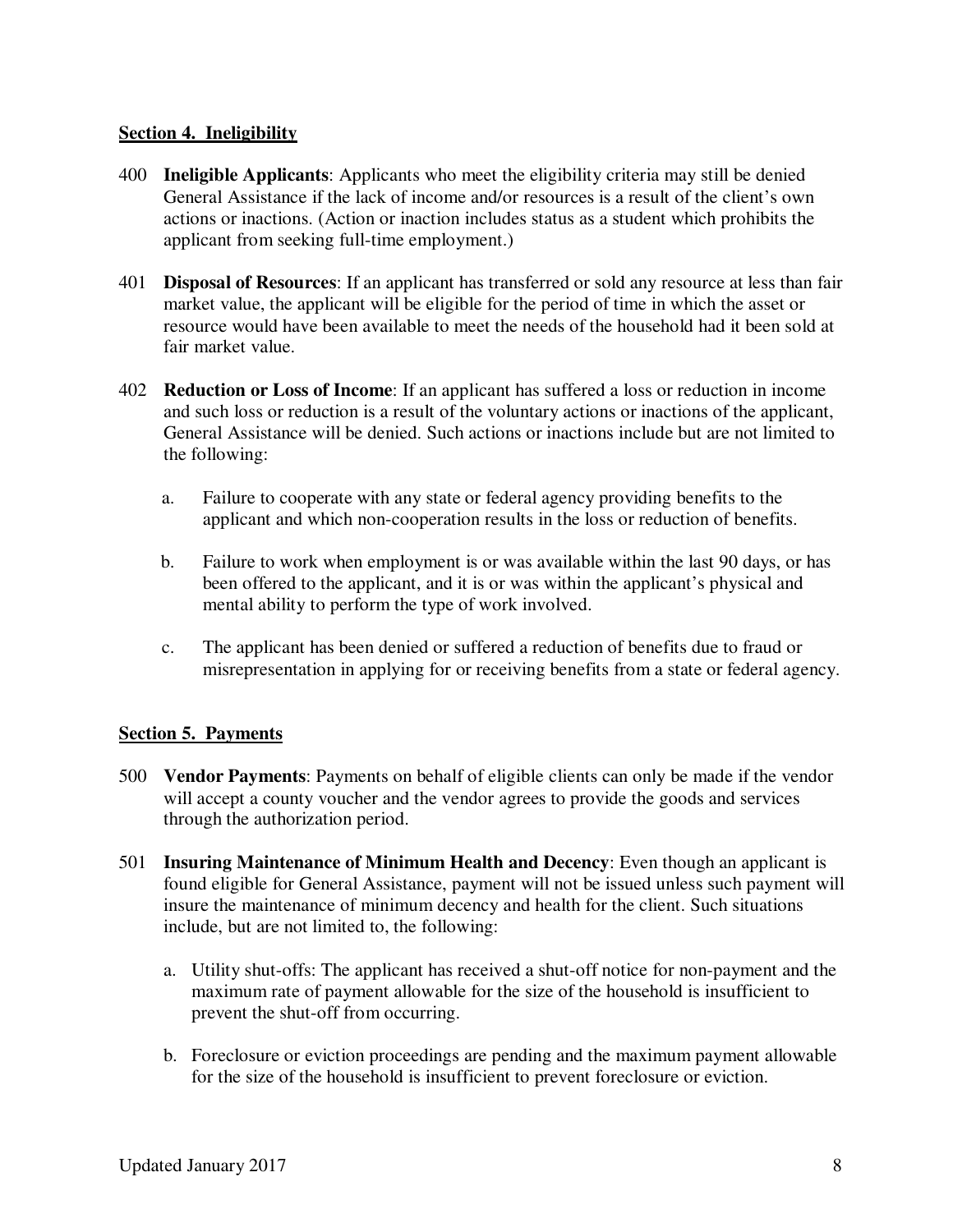- c. The applicant's residence does not meet the minimum provisions of the applicable health codes.
- 502 **Notice of Eligibility but Non-Issuance of Payment**: In all cases in which the provisions of Sections 500 and 501 apply, the client will be notified in writing that: they are eligible for General Assistance, the maximum available for the items requested, that payment will not be issued to the vendor, and that once they have secured alternative living arrangement, or the vendor has agreed to provide the goods and services through the authorization period, General Assistance will be issued.

## **Section 6. Budgeting**

The following formulas will be used to determine the amount of General Assistance per month that can be issued on behalf of the applicant.

| Household        | Formula                                                   | Example  |
|------------------|-----------------------------------------------------------|----------|
| Description      |                                                           |          |
| Applicant        | Income and resource maximum                               |          |
| living alone     | - Available income and resources                          |          |
|                  | Total amount of GA that may be authorized and issued      | \$593    |
| Related          | Income and resource maximum based on household size       | \$1,002  |
| household        | - Available income and resources of all related household |          |
| (eg. 2 persons:  | members                                                   |          |
| applicant $+$    | Total amount of GA that may be authorized and issued      | \$1,002  |
| his/her mother)  | (subject to maximum payments per requested item)          |          |
| Unrelated        | Step 1: Income and resource maximum for applicant         | \$743    |
| household        | - Available income and resources                          | $-50$    |
| (eg. 2 persons:  | Total amount of GA that may be authorized and issued      | \$693    |
| applicant $+$    |                                                           |          |
| his/her partner) | Step 2: Actual cost of requested item, eg. rent           | \$200    |
|                  | $\div$ Number of people in household                      | $\div$ 2 |
|                  | Payment allowed for shelter (not to exceed total amount   | \$100    |
|                  | of assistance that may be authorized)                     |          |

#### **Section 7. Timely Notice and Monthly Redetermination**

- 700 **Action on Cases**: Within seven days after the submission of an acceptable application, General Assistance shall be furnished to all eligible individuals who are not otherwise disqualified by these regulations.
- 701 **Eligibility Redetermination**: All applications must be updated, reviewed and eligibility redetermined on a monthly basis, although the Administrator may extend said redetermination period to three months at the Administrator's discretion. A case shall remain open as long as there is a need within the scope of the program and the client continues to meet all eligibility requirements, provided that the application and/or applicant shall be required to appear before the Board of Supervisors in the sixth month of continuous assistance.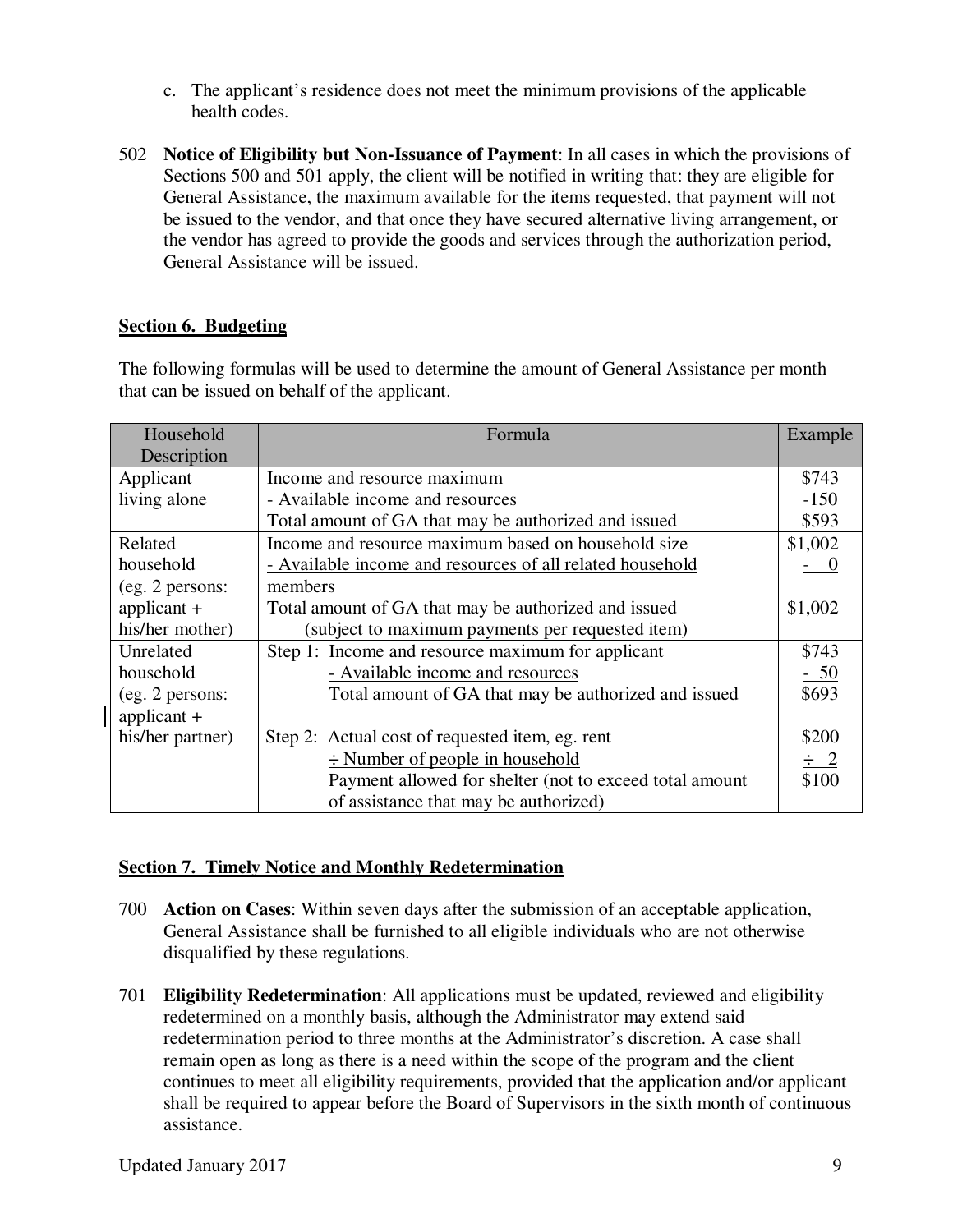702 **Elements of Redetermination**: In order to redetermine eligibility, the applicant must complete and sign a new General Assistance application or acceptable update of prior application in a face-to-face interview, and provide necessary verification on all points of eligibility.

## **Section 8. Responsibilities**

- 800 **Client Responsibilities**: The client is required to:
	- a. Provide complete and accurate information, sign all required documents, and provide verification of eligibility.
	- b. Report a change in circumstances no later than three days following the date of change. This includes information such as:
		- (1) an increase or decrease in monthly income and expenses
		- (2) an increase or decrease in resources
		- (3) a change in employment status
		- (4) a change in the composition of the household regardless of whether the change involves a related or unrelated household member
		- (5) a change in address and/or living arrangements
		- (6) a change in incapacity or disability status
		- (7) provide employment search validation as required
	- c. Accept referral to any other public or private agency or organization which may be able to provide the requested assistance to the client.
	- d. Participate in Community Service and/or Job Training if required by the Administrator as a condition of receiving General Assistance.
- 801 **Agency Responsibilities**: At the time of initial application and redetermination, the Administrator shall:
	- a. give an explanation of program requirements
	- b. explain the eligibility factors that require verification
	- c. obtain the client's written consent for needed verification
	- d. explore current and potentially available income and resources with the client
	- e. inform the client of his/her rights and responsibilities
	- f. act with reasonable promptness on the client's application for assistance as defined in Section 700
	- g. provide adequate notice to the client of approval, rejection, termination or any other case action which will affect the client's assistance payment
	- h. inform the client of the information he/she must provide (as described in Section 207) in order to come into compliance with the requirements for receiving General Assistance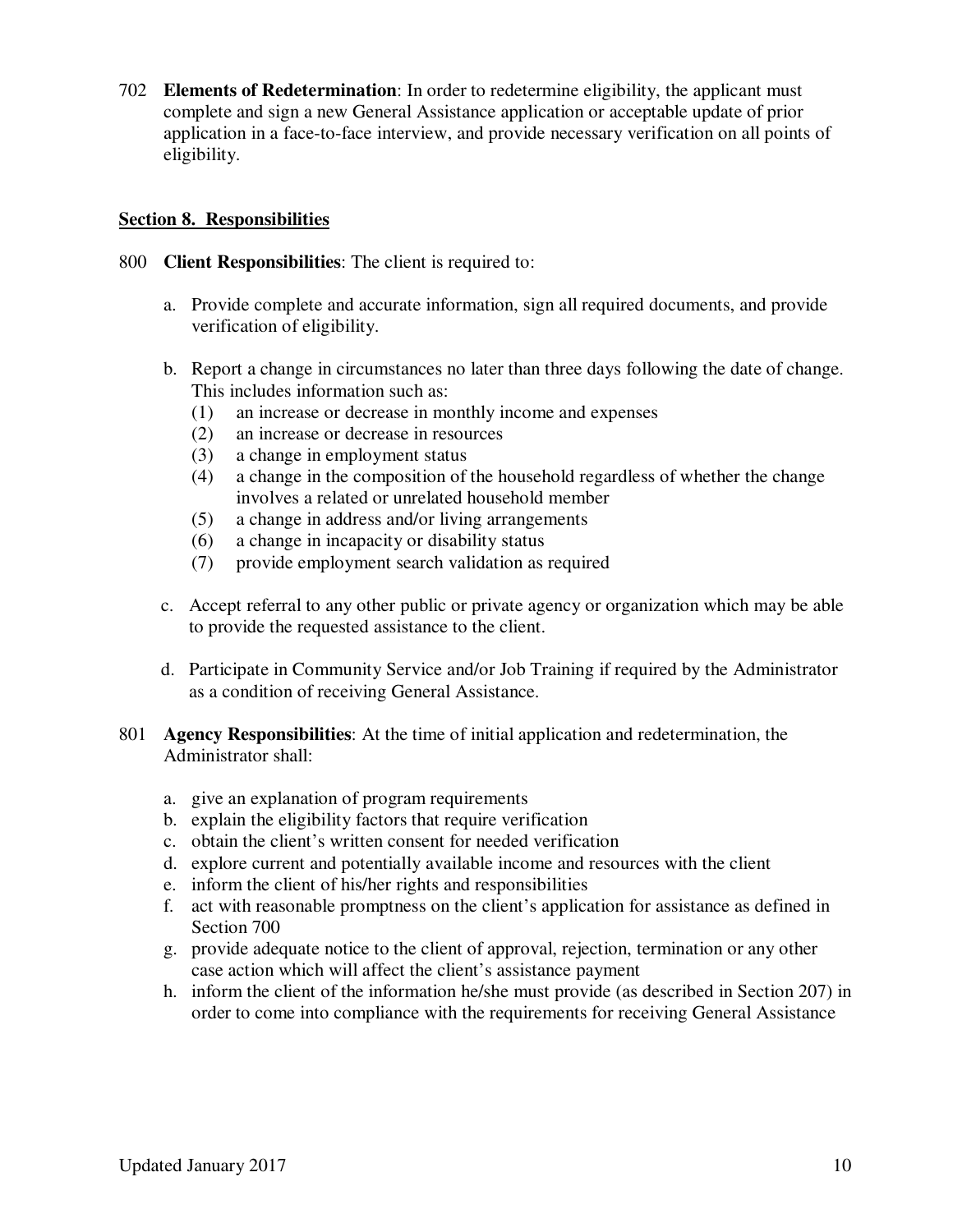#### **Section 9. Appeals**

- 900 **Right to Appeal**: All applicants for General Assistance whose application (1) has not been acted upon with the time established under Section 700, (2) has been denied, (3) was not granted in full, or (4) was reduced or terminated, may request an appeal on such action or inaction to the Nance County Board of Supervisors through the General Assistance Office.
- 901 **Appeal Procedure**: All requests for appeals will be referred to the Board of Supervisors for a fair hearing and the following procedures will apply:
	- a. The client shall have the right to:
		- (1) examine his/her General Assistance file prior to and during the hearing
		- (2) be represented in the proceedings by a lawyer, friend, relative or anyone else he/she may select
		- (3) present evidence
		- (4) confront and cross-examine witnesses
	- b. The County Board shall:
		- (1) tape record the hearing
		- (2) make a decision within 30 days of the hearing
		- (3) make the decision based upon the evidence adduced and the law
		- (4) provide the client a written copy of the decision setting forth findings and conclusions
		- (5) preserve the tape recording of the hearing and all exhibits offered at the hearing for not less than sixty days following the day the County Board entered its decision on the record
	- c. Upon the request of either party or the County Board's own motion, the hearing may be continued and the hearing record held open for a period not to exceed ten days in order to obtain additional or to verify new information.
	- d. The appellant shall at all times bear the burden of proof by a quality of evidence admissible in a court of law.
- 902 **Right of Judicial Review**: The actions taken pursuant to 900 and 901 are appealable to the District Court of Nance County, Nebraska provided that such appeal is made within 30 days and otherwise is filed and perfected in accordance with the Statutes of the State of Nebraska, the Rules of the Supreme Court of Nebraska, and all applicable regulations in force and effect.